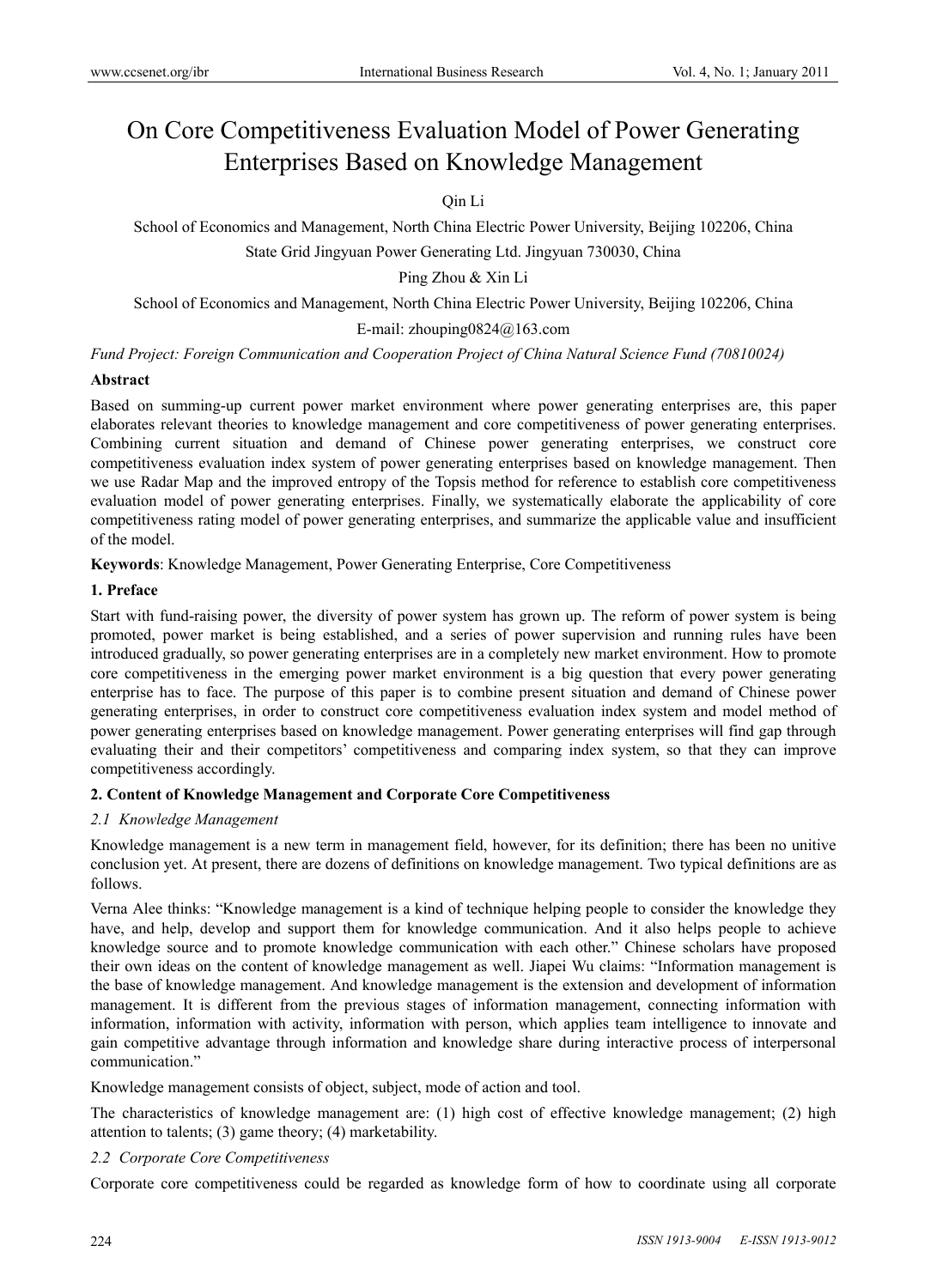resources. For instance, corporate culture could be looked upon as closed knowledge of what to do and how to do it. Corporate core competitiveness is a corporate internal characteristic and unique technique and intelligence accumulated in a long term in a corporation.

The effects of corporate core competitiveness on corporate competitive advantages are mainly represented as: (1) improve corporate market competitive potential; (2) construct corporate competitive advantage; (3) maintain corporate long-term competitive advantage.

# **3. Construction of Core Competitiveness Evaluation Index System of Power Generating Enterprises based on Knowledge Management**

Core competitiveness evaluation index system of power generating enterprises based on knowledge management should entirely represents the comprehensive strength and advantage of power generating enterprises, which determines whether power generating enterprises can be provided with a quantitative and operable base. Literature 3 has constructed comparatively entire core competitiveness evaluation index system of power generating enterprises. Basing on this system, we make improvement. considering current situation and demand of Chinese power generating enterprises, we think core competitiveness evaluation index system of power generating enterprises based on knowledge management should includes four evaluation factors: scale resource strength, system foundation ability, technical management ability and culture knowledge ability. See Table 1

Insert Table 1 Here.

## **4. Core Competitiveness Two-Evaluation Model of Power Generating Enterprises based on Knowledge Management**

There is an evaluation model called Radar Map, see Literature 2. It is a kind of graphic method, which shows evaluation index of object system with planar graph. In order to guarantee the validity of evaluation, herein we suggest using one more evaluation method- the improved entropy of the Topsis method, to test and supplement Radar Map.

## *4.1 Radar Map*

We establish core competitiveness evaluation model of power generating enterprises based on Radar Map, see Figure 1.

## Insert Figure 1 Here

Radar Map can not only vividly, obviously, and accurately express the difference and core competitiveness of investigation enterprises, but also calculate all aspects more specifically. Calculation and grading methods are as follows.

(1) The evaluation model circle is divided into 4 regions, i.e. scale resource strength, system foundation ability, technical management ability and culture knowledge ability, which are distributed on respective index volume. The core competitiveness of each region is calculated as follows.

Scale resource strength: X1={X11, X12, X13, X14, X15}; X11={X111, X112}, ……

System foundation ability:  $X2 = \{X21, X22, X23\}$ ;  $X21 = \{X211, X212, X213\}$ , ……

Technical management ability: X3={X31, X32, X33}; X31={X311, X312, X313, X314, X315, X316}, ……

Culture knowledge ability:  $X4 = \{X41, X42, X43\}$ ;  $X41 = \{X411, X412, X413\}$ , ……

The score of core competitiveness of whole power generating enterprises is:  $X = \{X1, X2, X3, X4\}$ 

(2) Specifically speaking, we can use Mathematical integral method to calculate the area of "scale resource strength, system foundation ability, technical management ability and culture knowledge ability". The formula is:

$$
S = \sum \frac{1}{2} r_i r_{i+1} \sin(\theta_{i+1} - \theta_i)
$$

The area of each region is composed of several triangles. The two sides of the triangle are  $r$ ,  $r_{i+1}$  and the angle between the two sides is  $\theta_{i+1} - \theta_i$ . The area can be considered as evaluated ability of the above four aspects, so that the difference of four sectors' area from that of benchmarking enterprise shows out.

(3) Through area integral, we can figure out the value of basic competitiveness region and of core competitiveness region so as to learn real situation of evaluated enterprise compared to benchmarking enterprise by quantitative analysis.

(4) We can calculate whole area of evaluated enterprise, and then compare it with that of benchmarking enterprise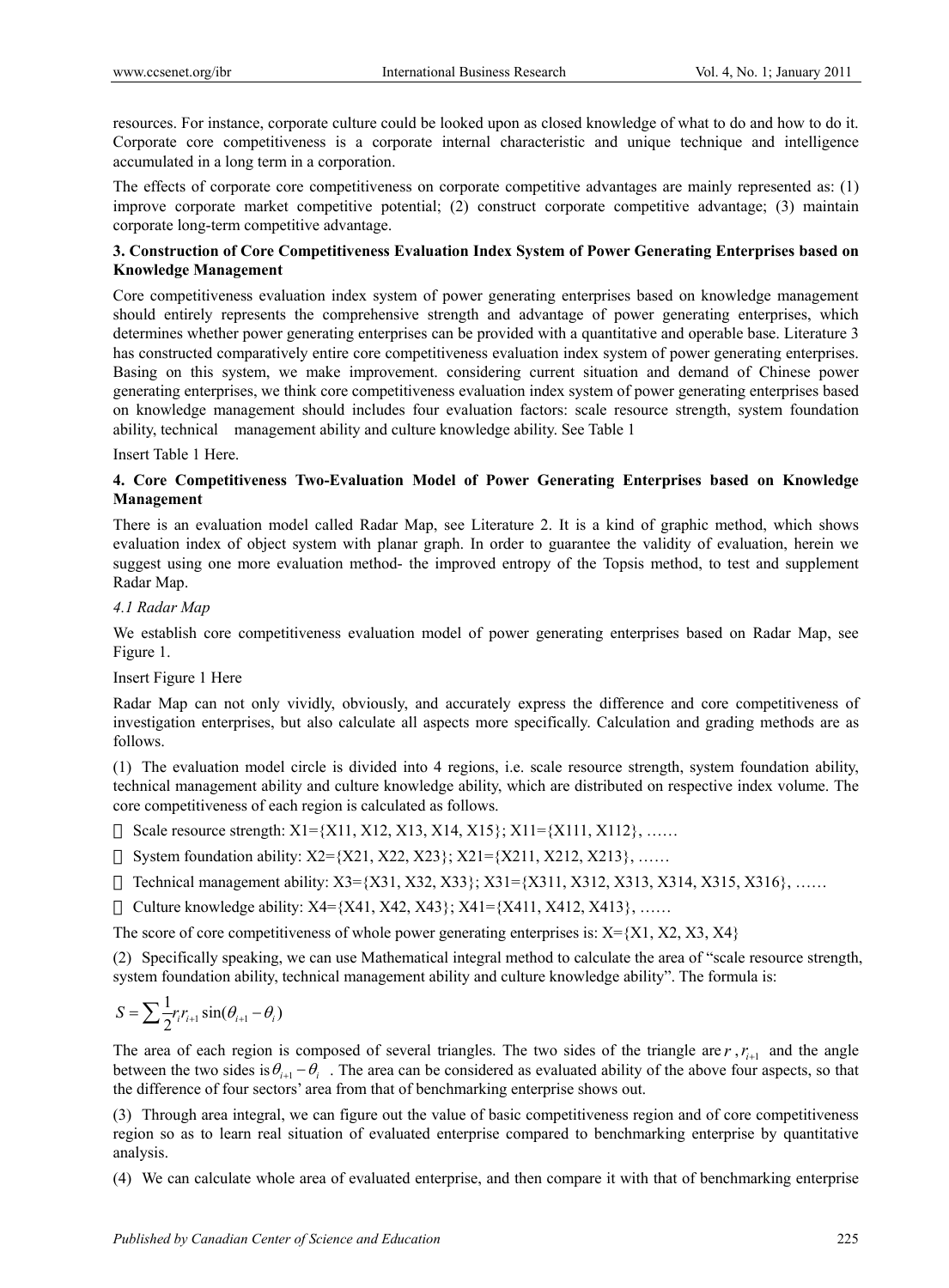to see the difference of "core competitiveness".

## *4.2 Improved Entropy of the TOPSIS Method*

TOPSIS method (distance integration method) is a kind of evaluation method based on space statistics, which determines reference point in a space through transforming statistic data into point of Multi-dimensional coordinates, i.e. ideal value point and negative ideal value point. And then the distance between individual sample point and reference point is figured out for analysis and evaluation. Evaluation steps are as follows.

(1) Assume there are i to-be-evaluated power generating enterprises, and j evaluation index. So original data matrix is  $X = x_i \times j$ .

(2) Choose the optimal value of each evaluation index  $X^*_{i}$ . If j is positive index, the bigger the better; if j is negative index, then the smaller the better.

(3) Define the proximity of  $X_{ij}$  to  $X_{j}^{*}$ ,  $D_{ij}$ .

$$
x^*_{j}Dij = \frac{x_{ij}}{x_j}, x^*_{j} = \max_{1 \le i \le m} \{x_{ij}\} \quad \text{Positive index}
$$

$$
\frac{x^*}{x_{ij}}, x^* = \max_{1 \le i \le m} \{xi\_{ij}\}
$$
 Negative index

(4) Normalize  $D_{ii}$ .

$$
d_{ij} = D_{ij} / \sum_{i=1}^{m} D_{ij} \quad 0 \le d_{ij} \le 1, \sum_{i=1}^{m} d_{ij} = 1
$$

(5) Normalize  $H_j = -\sum_{i=1}^{m} d_{ij} \ln \frac{m}{n}$  $j = -\sum d_{ij} \ln d_{ij}$ *i*  $H_j = -\sum d_{ij} \ln d$  $=-\sum_{i=1} d_{ij} \ln d_{ij}$  with *Hmax* and get entropy value showing the importance of evaluation index.

$$
h_j=\frac{H_j}{\ln m}
$$

(6) Determine the evaluation weight vj of evaluation index j with hj

$$
v_j = \frac{1}{n - H} [1 - h_j], j = 1, 2, \dots, n
$$
, herein  $H = \sum_{j=1}^{n} h_j$ 

(7) Determine reference sample, including optimal sample  $Y^+$  and worst sample  $Y^-$ . Herein:

Optimal sample

$$
Y^+ = (y_1^+, y_2^+... y_n^+), y_j^+ = \max_{1 \le i \le m} \{y_{ij}\}
$$

Worst sample

$$
Y^- = (\mathbf{y}_1^-,\mathbf{y}_2^-... \mathbf{y}_n^-), \mathbf{y}_j^- = \min_{1 \le i \le m} {\{y_{ij}\}}
$$

(8) Figure out comparative proximity between sample point and optimal sample point,  $C_i$ 

$$
C_i = \frac{D_i^-}{D_i^+ + D_i^-}, 0 \le C_i \le 1
$$

 $D_i^+$  is the distance between sample point and optimal sample point;  $D_i^-$  is that between sample point and worst sample point.

$$
D_i^+ = \sqrt{\sum_{j=1}^n (y_{ij} - y_j)^2}, D_i^- = \sqrt{\sum_{j=1}^n (y_{ij} - y_j)^2}
$$

From the formula of  $C_i$  we can see, enterprises with bigger  $C_i$  is better than those with smaller  $C_i$ . Therefore, we can rank the core competitiveness of different enterprises.

### **5. Conclusion**

Through evaluating core competitiveness of power generating enterprises, we can not only see corporate real situation systematically, but also find out some weakness. The core competitiveness evaluation index system of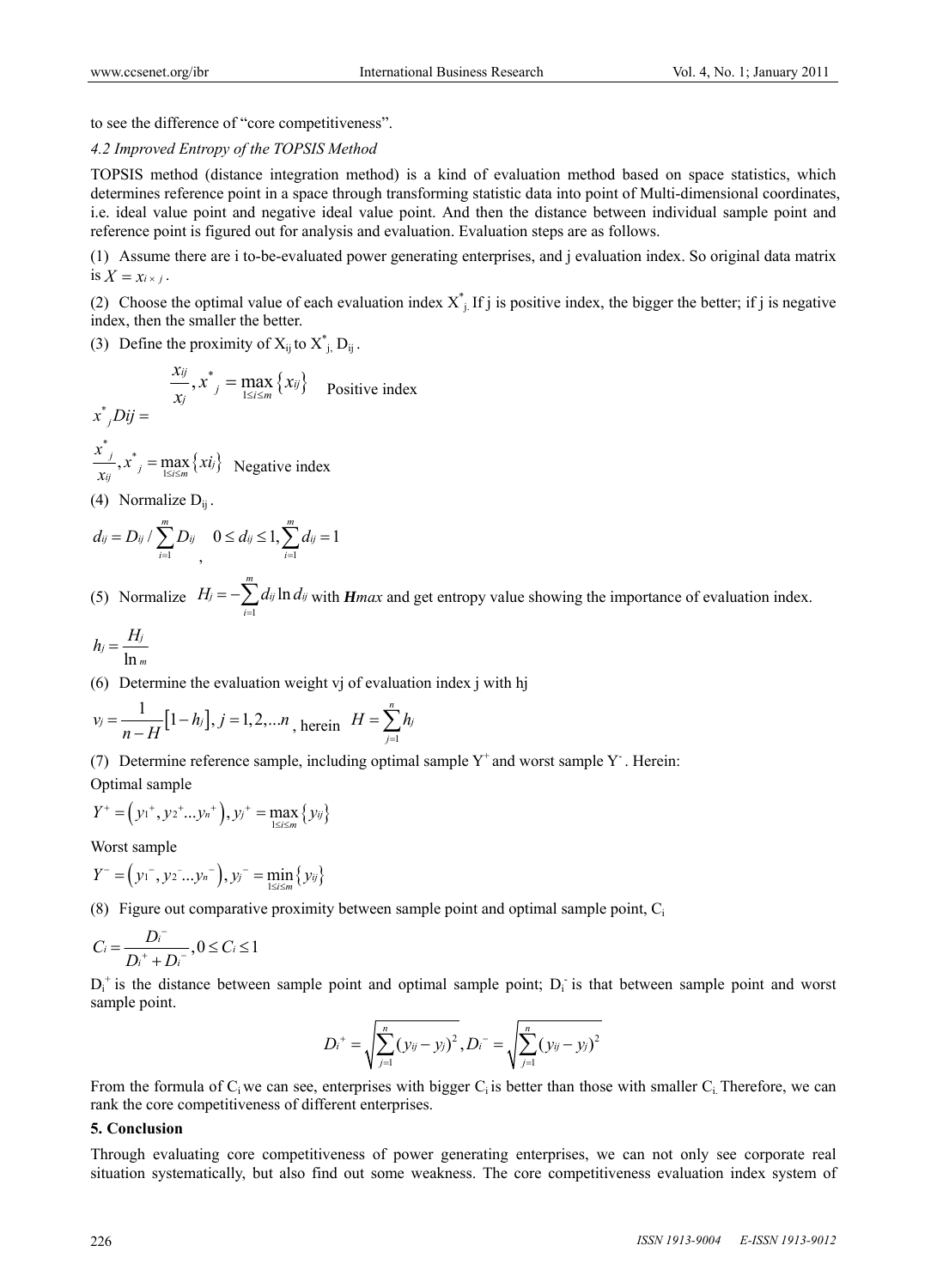power generating enterprises based on knowledge management proposed by this paper is closed to practice and also guarantee the accuracy. Furthermore, we established a two-model, Radar Map and the improved entropy of the Topsis method, which provides power generating enterprises with ideas for promoting core competitiveness. Moreover, a few questions in this paper haven't been deepened, such as empirical research on core competitiveness of power generating enterprises. At the same time, the big influential factors on the competitiveness of power generating enterprises are changing continuously with big future uncertainty; therefore, the research on system is only at present, which depends on further research to get improved.

## **References**

Huang, Dongwen. (2002). *On Construction and Evaluation of Core Competence*. Xiamen: Xiamen University.

Lin S. Liu J L.Cu Y.etc. (1998). the Research and Application of the Strategic Analysis and Selection of R&D Project. *Journal of System Science and Systems Engineering*. 7(4):474-481.

Liu, Jingshan. (2006). On Core Competence Assessment and Training of Chinese Power Generating Enterprises. Northeast Forestry University.

Liu, Jingshan, Sun, Min. (2006). On Core Competence Evaluation System of Power Generating Enterprises. *North China Electric Power University (Social Science)*. (1).

Zhang, Chao, Chen, Chao. (2004). How to Determine the Core Competitiveness of Enterprises. *Technical and economic*.

Zhang, Chi, Niu, Dongxiao. (2008). Application of TOPSIS Model in Competitiveness Evaluation of Power Generating Enterprises based on Combination. *Electric Power Science and Engineering*. (5).

| Index level                           | Index level 1                   | Index level 2                          | Index level 3                                                       |
|---------------------------------------|---------------------------------|----------------------------------------|---------------------------------------------------------------------|
| Core<br>Competitiveness<br>Evaluation | Scale resource<br>strength X1   | Power competitiveness X11              | Total installed capacity X111                                       |
|                                       |                                 |                                        | Power Structure X112                                                |
|                                       |                                 | Performance index X12                  | <b>ROE X121</b>                                                     |
|                                       |                                 |                                        | Asset-liability ratioX122                                           |
|                                       |                                 |                                        | Fixed costs X123                                                    |
|                                       |                                 |                                        | Total assets turnover X124                                          |
|                                       |                                 | Technical economy index<br>X13         | Average electricity price X131                                      |
|                                       |                                 |                                        | Equivalent availability factor X132                                 |
|                                       |                                 |                                        | Number of unplanned outages X133                                    |
|                                       |                                 |                                        | Installed capacity per kilowatt X134                                |
|                                       |                                 |                                        | Standard coal consumption rate of electricity X135                  |
|                                       |                                 |                                        | Integrated power consumption rateX136                               |
|                                       |                                 |                                        | Power consumption of integrated water X137                          |
|                                       |                                 |                                        | Fuel /coal X138                                                     |
|                                       |                                 | Environmental impact X14               | Investment rate of desulfurization equipment X141                   |
|                                       |                                 |                                        | Environmental technology projects X142                              |
|                                       |                                 |                                        | Dust, waste water, sulfur dioxide, nitrogen oxides, noise emissions |
|                                       |                                 |                                        | X143                                                                |
|                                       |                                 | <b>Information Construction</b><br>X15 | Computer networks and management information system X151            |
|                                       |                                 |                                        | Accuracy of smooth and timely information system X152               |
|                                       |                                 |                                        | Computer network security protection measures X153                  |
| Index                                 | System foundation<br>ability X2 | Planning Scheme X21                    | Development of business planning X211                               |
|                                       |                                 |                                        | The implementation of the task or index X212                        |
|                                       |                                 |                                        | Analysis of economic activity X213                                  |
|                                       |                                 | Standardization X22                    | Integrity of corporate standards and system X221                    |
|                                       |                                 |                                        | Continuous improvement system X222                                  |
|                                       |                                 | Decision-making and<br>supervision X23 | "Three emphasis and one importance" decision-making system<br>X231  |
|                                       |                                 |                                        | Economic responsibility audit and monitor the rectification X232    |

Table 1. Core Competitiveness Evaluation Index System of Power Generating Enterprises